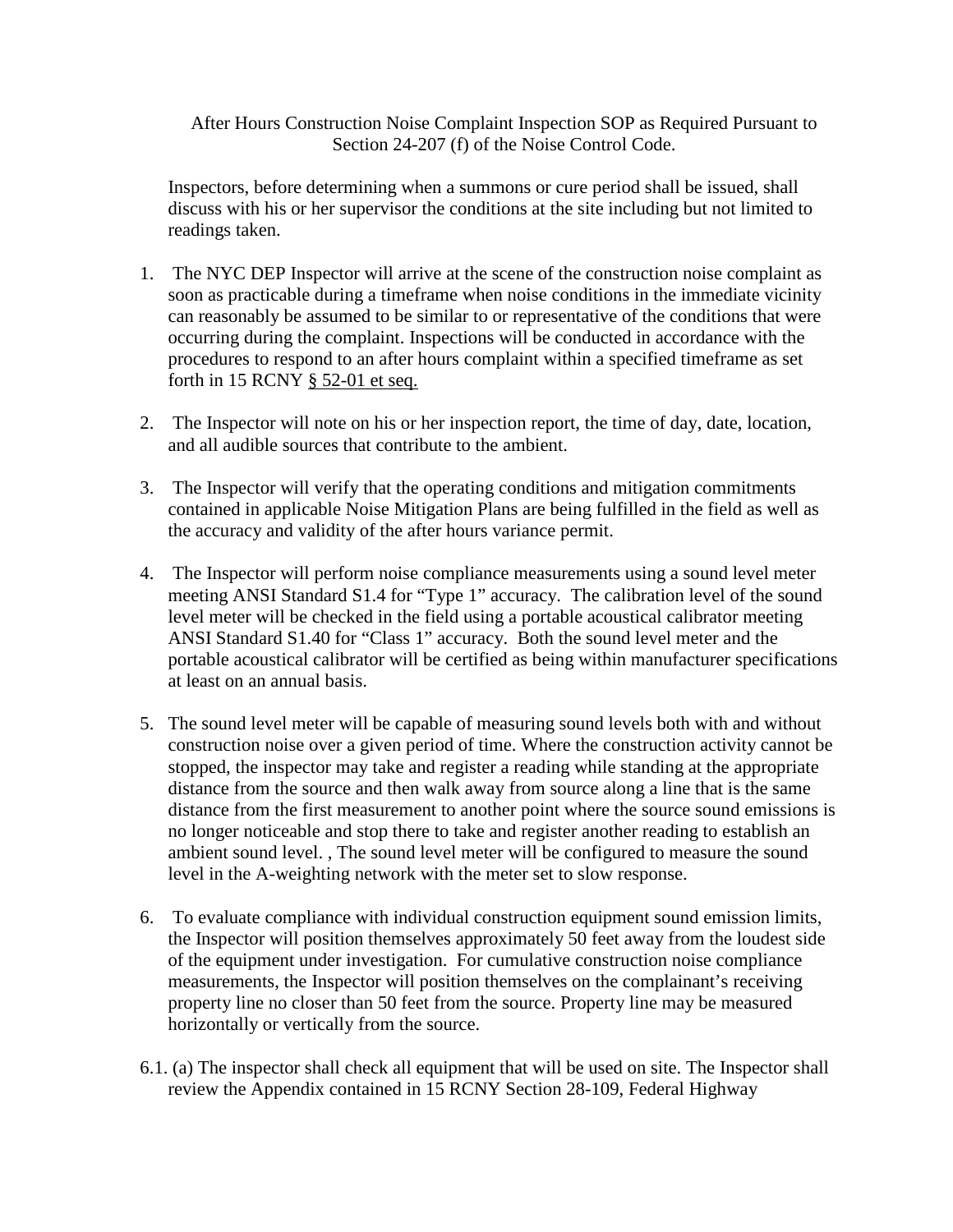Administration Roadway Construction Noise Model. The inspector shall check and verify the certification that the equipment has been sound tested and complies with Spec 721.560 Lmax @50 ft and is well maintained.

(b) Construction activities shall conform to the below decibels by utilizing mitigation measures to make the sound level of the construction at the work site no greater than 80 or 85 as set forth below:

i. Before July 16, 2018 construction activities shall not exceed 85 dbA for street work or at a fixed (building) site. However, no summons may be issued for decibel level exceedances Summonses that were issued under Section 24-220 and other applicable sections that were cited prior to the enactment of LL 53 of 2018, including Section 240- 220, may still be written. The issuance of the summons for decibel violations is only to be used on permits issued by DOB or DOT after July 16, 2018. Please note, the issuance of a SWO is permitted.

ii. On or after July 16, 2018, street projects may not exceed 85 decibels and are subject to a SWO and a summons.

iii. On or after July 16, 2018, a fixed site (building) shall not have an exceedance of 80 decibels and a SWO and a summons may be issued.

iv. Inspectors shall also have the ability to issue a cure notice after consultation with a superior in lieu of a first summons. The inspector shall require additional mitigation by issuing a 3 day or a 5 day cure notice, or a summons, based on the judgment of the inspector and supervisor. The inspector shall at his discretion check that all manufacturer noise mitigation equipment is in good working order such as the muffler.

- 6.2 Impact or impulsive noise must be taken using the protocols set forth in Section 24-218 (b)(3). The source shall be measured to determine if there is an increase measured of 15 dBA or more above the ambient as measured at any point within a receiving property or as measured at a distance of 15 or more feet from the source on a public right away. Impulsive sound levels shall be measured in the A weighting network with the meters set to fast response. Ambient sound levels shall be measured in the A weighting network with the meter set to slow response.
- 6.3 Interior noise shall be measured using the same protocol set forth in paragraph 6. Appropriate noise mitigation shall be used as required in 15 RCNY 28-110 of the Construction Noise Rules.
- 6.4 Afterhours readings for outside or interior construction may require an inspection with readings taken from a complainant's dwelling. The inspector shall take readings from inside the middle of the room with the windows and doors closed to determine if there is an exceedance of 8 decibels above the ambient as measured in the A weighting network with meter set to slow response.